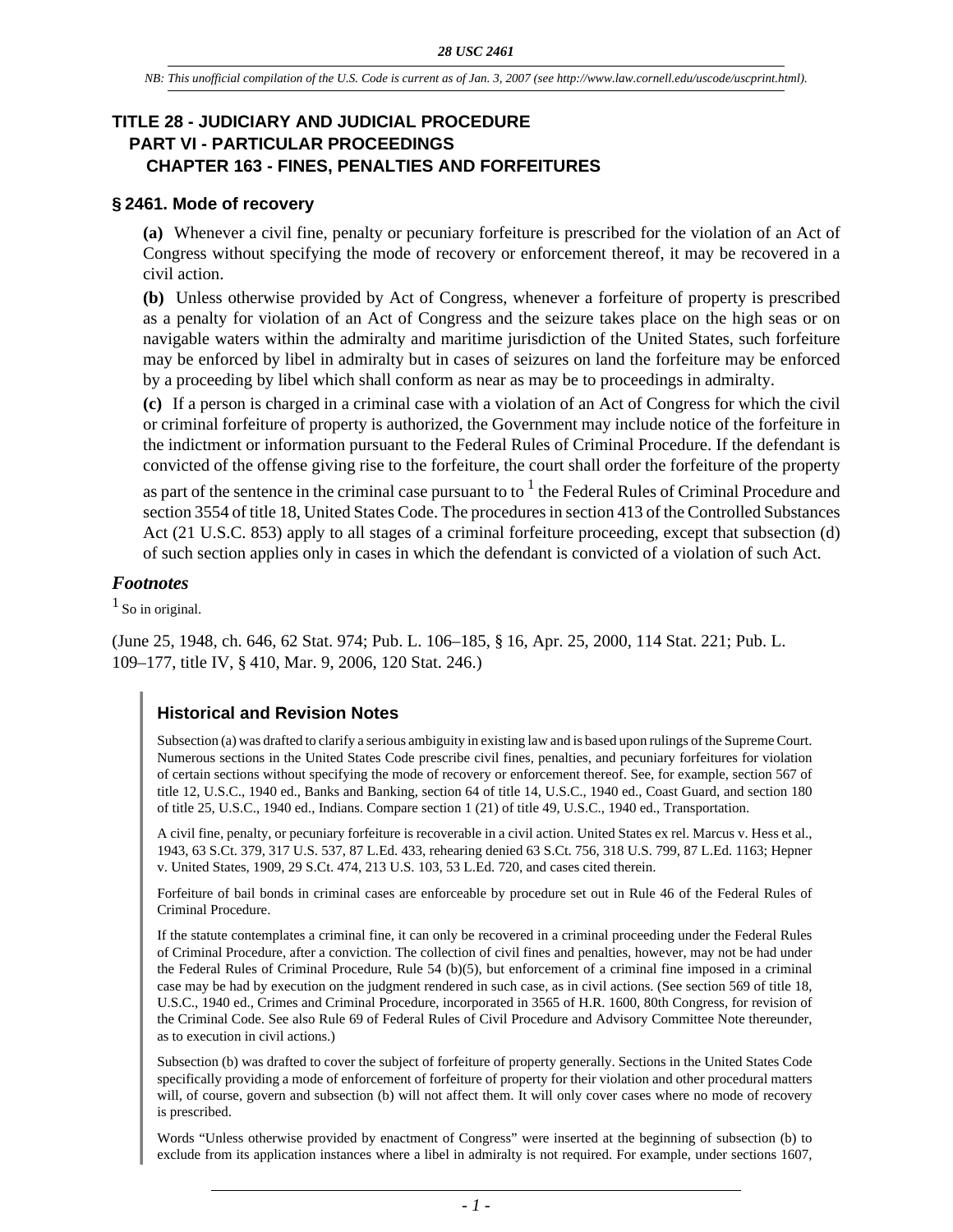*NB: This unofficial compilation of the U.S. Code is current as of Jan. 3, 2007 (see http://www.law.cornell.edu/uscode/uscprint.html).*

1609, and 1610 of title 19, U.S.C., 1940 ed., Customs Duties, the collector of customs may, by summary procedure, sell at public auction, without previous declaration of forfeiture or libel proceedings, any vessel, etc., under \$1,000 in value in cases where no claim for the same is filed or bond given as required by customs laws.

Rule 81 of the Federal Rules of Civil Procedure makes such rules applicable to the appeals in cases of seizures on land. (See also 443 Cans of Frozen Egg Product v. United States, 1912, 33 S.Ct. 50, 226 U.S. 172, 57 L.Ed. 174, and Eureka Productions v. Mulligan, C.C.A. 1940, 108 F.2d 760.) The proceeding, which resembles a suit in admiralty in that it is begun by a libel, is, strictly speaking, an "action at law" (The Sarah, 1823, 8 Wheat. 391, 21 U.S. 391, 5 L.Ed. 644; Morris's Cotton, 1869, 8 Wall. 507, 75 U.S. 507, 19 L.Ed. 481; Confiscation cases, 1873, 20 Wall. 92, 87 U.S. 92, 22 L.Ed. 320; Eureka Productions v. Mulligan, supra), even though the statute may direct that the proceedings conform to admiralty as near as may be. In re Graham, 1870, 10 Wall. 541, 19 L.Ed. 981, and 443 Cans of Frozen Egg Product v. United States, supra.

Subsection (b) is in conformity with Rule 21 of the Supreme Court Admiralty Rules, which recognizes that a libel may be filed upon seizure for any breach of any enactment of Congress, whether on land or on the high seas or on navigable waters within the admiralty and maritime jurisdiction of the United States. Such rule also permits an information to be filed, but is rarely, if ever, used at present. Consequently, "information" has been omitted from the text and only "libel" is incorporated.

# **References in Text**

The Federal Rules of Criminal Procedure, referred to in subsec. (c), are set out in the Appendix to Title 18, Crimes and Criminal Procedure.

The Controlled Substances Act, referred to in subsec. (c), is title II of Pub. L. 91–513, Oct. 27, 1970, 84 Stat. 1242, as amended, which is classified principally to subchapter I (§ 801 et seq.) of chapter 13 of Title 21, Food and Drugs. For complete classification of this Act to the Code, see Short Title note set out under section 801 of Title 21 and Tables.

## **Amendments**

2006—Subsec. (c). Pub. L. 109–177 amended subsec. (c) generally. Prior to amendment, subsec. (c) read as follows: "If a forfeiture of property is authorized in connection with a violation of an Act of Congress, and any person is charged in an indictment or information with such violation but no specific statutory provision is made for criminal forfeiture upon conviction, the Government may include the forfeiture in the indictment or information in accordance with the Federal Rules of Criminal Procedure, and upon conviction, the court shall order the forfeiture of the property in accordance with the procedures set forth in section 413 of the Controlled Substances Act (21 U.S.C. 853), other than subsection (d) of that section."

2000—Subsec. (c). Pub. L. 106–185 added subsec. (c).

## **Effective Date of 2000 Amendment**

Amendment by Pub. L. 106–185 applicable to any forfeiture proceeding commenced on or after the date that is 120 days after Apr. 25, 2000, see section 21 of Pub. L. 106-185, set out as a note under section 1324 of Title 8, Aliens and Nationality.

## **Federal Civil Penalties Inflation Adjustment**

Pub. L. 101–410, Oct. 5, 1990, 104 Stat. 890, as amended by Pub. L. 104–134, title III, § 31001(s)(1), Apr. 26, 1996, 110 Stat. 1321–373; Pub. L. 105–362, title XIII, § 1301(a), Nov. 10, 1998, 112 Stat. 3293, provided that:

## **"short title**

"Section 1. This Act may be cited as the 'Federal Civil Penalties Inflation Adjustment Act of 1990'.

### **"findings and purpose**

"Sec. 2. (a) Findings.—The Congress finds that—

"(1) the power of Federal agencies to impose civil monetary penalties for violations of Federal law and regulations plays an important role in deterring violations and furthering the policy goals embodied in such laws and regulations;

"(2) the impact of many civil monetary penalties has been and is diminished due to the effect of inflation;

"(3) by reducing the impact of civil monetary penalties, inflation has weakened the deterrent effect of such penalties; and

"(4) the Federal Government does not maintain comprehensive, detailed accounting of the efforts of Federal agencies to assess and collect civil monetary penalties.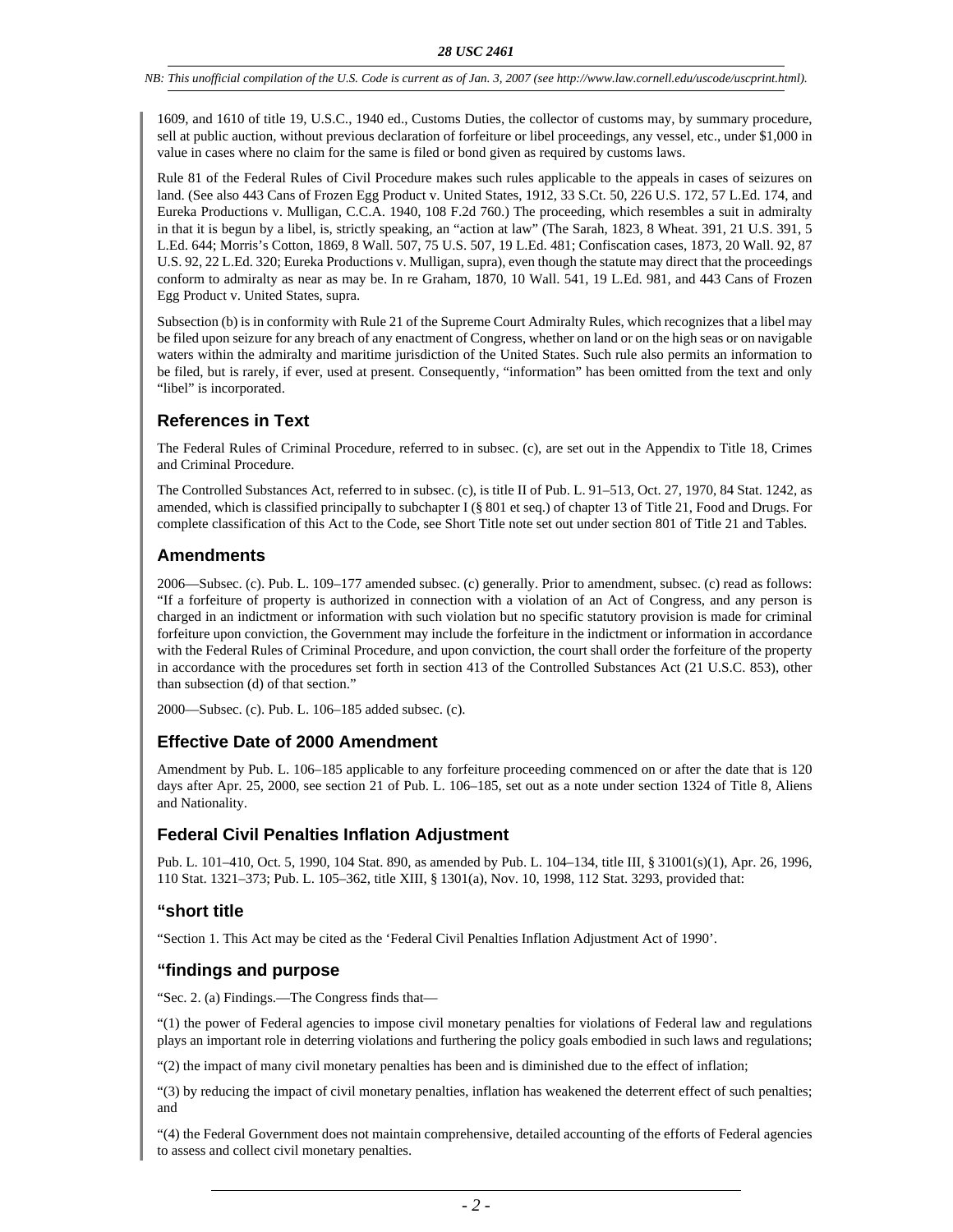*NB: This unofficial compilation of the U.S. Code is current as of Jan. 3, 2007 (see http://www.law.cornell.edu/uscode/uscprint.html).*

- "(b) Purpose.—The purpose of this Act is to establish a mechanism that shall—
- "(1) allow for regular adjustment for inflation of civil monetary penalties;
- "(2) maintain the deterrent effect of civil monetary penalties and promote compliance with the law; and
- "(3) improve the collection by the Federal Government of civil monetary penalties.

## **"definitions**

"Sec. 3. For purposes of this Act, the term—

"(1) 'agency' means an Executive agency as defined under section 105 of title 5, United States Code, and includes the United States Postal Service;

"(2) 'civil monetary penalty' means any penalty, fine, or other sanction that—

"(A)(i) is for a specific monetary amount as provided by Federal law; or

"(ii) has a maximum amount provided for by Federal law; and

"(B) is assessed or enforced by an agency pursuant to Federal law; and

"(C) is assessed or enforced pursuant to an administrative proceeding or a civil action in the Federal courts; and

"(3) 'Consumer Price Index' means the Consumer Price Index for all-urban consumers published by the Department of Labor.

## **"civil monetary penalty inflation adjustment reports**

"Sec. 4. The head of each agency shall, not later than 180 days after the date of enactment of the Debt Collection Improvement Act of 1996 [Apr. 26, 1996], and at least once every 4 years thereafter—

"(1) by regulation adjust each civil monetary penalty provided by law within the jurisdiction of the Federal agency, except for any penalty (including any addition to tax and additional amount) under the Internal Revenue Code of 1986 [26 U.S.C. 1 et seq.], the Tariff Act of 1930 [19 U.S.C. 1202 et seq.], the Occupational Safety and Health Act of 1970 [29 U.S.C. 651 et seq.], or the Social Security Act [42 U.S.C. 301 et seq.], by the inflation adjustment described under section 5 of this Act; and

"(2) publish each such regulation in the Federal Register.

### **"cost-of-living adjustments of civil monetary penalties**

"Sec. 5. (a) Adjustment.—The inflation adjustment under section 4 shall be determined by increasing the maximum civil monetary penalty or the range of minimum and maximum civil monetary penalties, as applicable, for each civil monetary penalty by the cost-of-living adjustment. Any increase determined under this subsection shall be rounded to the nearest—

"(1) multiple of \$10 in the case of penalties less than or equal to \$100;

"(2) multiple of \$100 in the case of penalties greater than \$100 but less than or equal to \$1,000;

"(3) multiple of \$1,000 in the case of penalties greater than \$1,000 but less than or equal to \$10,000;

"(4) multiple of \$5,000 in the case of penalties greater than \$10,000 but less than or equal to \$100,000;

"(5) multiple of \$10,000 in the case of penalties greater than \$100,000 but less than or equal to \$200,000; and

"(6) multiple of \$25,000 in the case of penalties greater than \$200,000.

"(b) Definition.—For purposes of subsection (a), the term 'cost-of-living adjustment' means the percentage (if any) for each civil monetary penalty by which—

"(1) the Consumer Price Index for the month of June of the calendar year preceding the adjustment, exceeds

"(2) the Consumer Price Index for the month of June of the calendar year in which the amount of such civil monetary penalty was last set or adjusted pursuant to law.

"Sec. 6. Any increase under this Act in a civil monetary penalty shall apply only to violations which occur after the date the increase takes effect."

[Pub. L. 104–134, title III, § 31001(s)(2), Apr. 26, 1996, 110 Stat. 1321–373, provided that: "The first adjustment of a civil monetary penalty made pursuant to the amendment made by paragraph (1) [amending Pub. L. 101–410, set out above] may not exceed 10 percent of such penalty."]